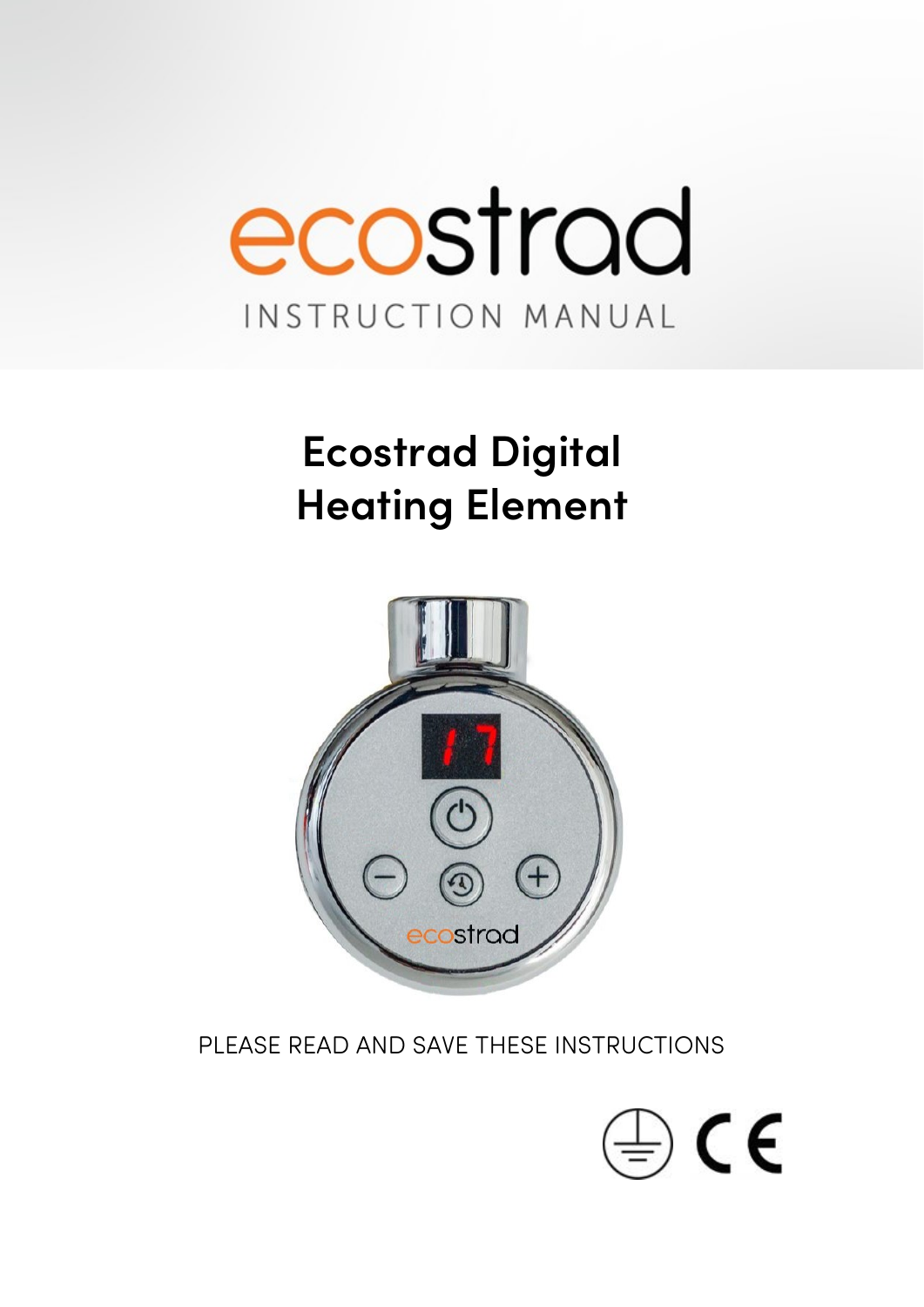# **Symbols**



#### **Warning**

This symbol indicates a hazard with an average risk level which, if not avoided, could result in serious injury or death.



#### **Warning of electrical voltage**

This symbol indicates danger to the life and health of persons due to electrical voltage.



#### **Hot surface**

This symbol located on the device indicates that its surfaces are hot during and immediately after operation. Hot surfaces should not be touched: danger of burns.



#### **Observe instructions in manual**

This symbol located on the device indicates that instructions in the operating manual must be observed when installing and using the device.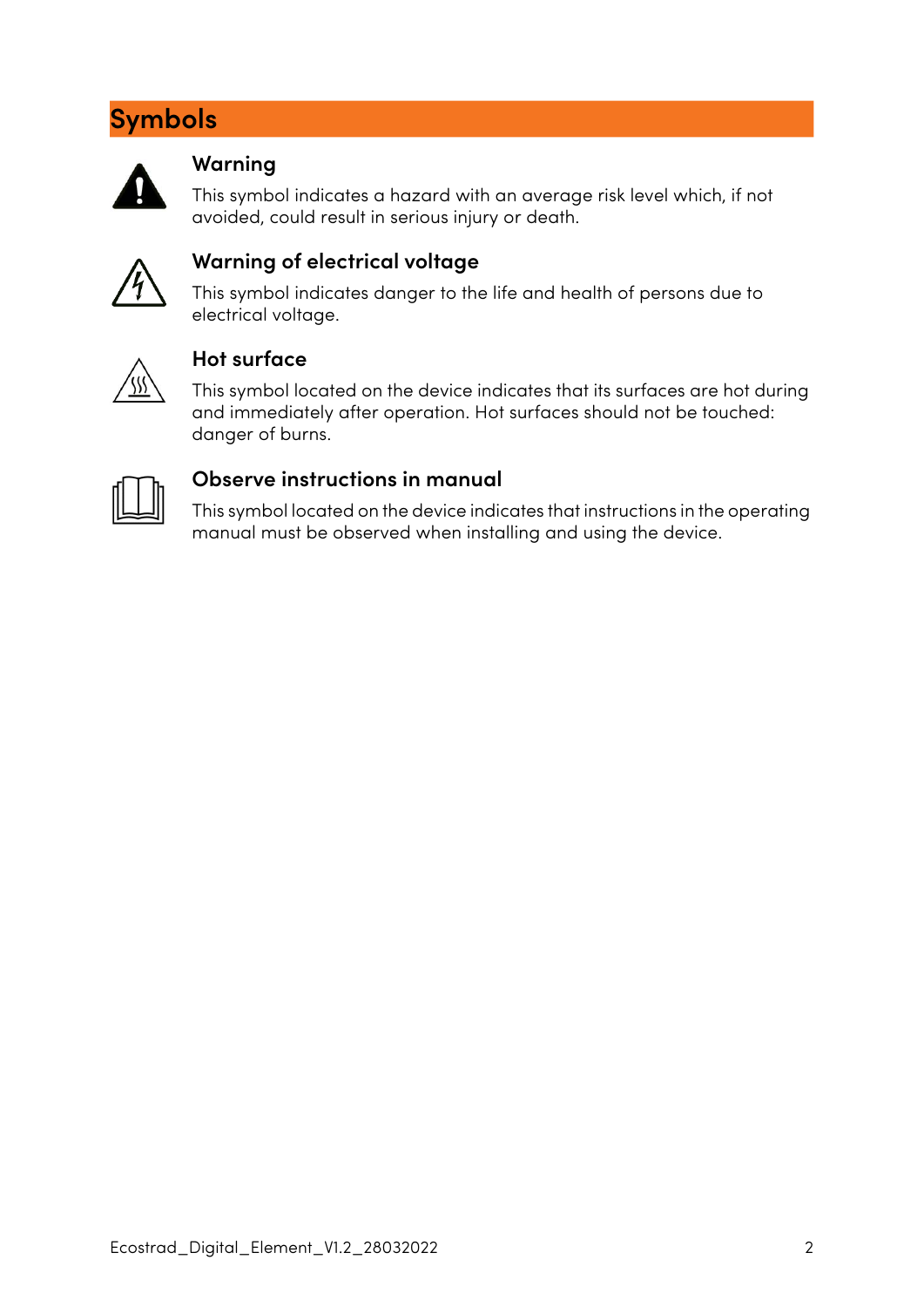# **[Contents](#page-3-0)**

|                                                | 1 About the Manual ------------------- 4                                                                                                                                                                           |  |
|------------------------------------------------|--------------------------------------------------------------------------------------------------------------------------------------------------------------------------------------------------------------------|--|
| 2   Warnings & Precautions---------------- 4   |                                                                                                                                                                                                                    |  |
| 3   Technical Information ------------------ 7 |                                                                                                                                                                                                                    |  |
|                                                | 4-1 Fitting instructions --------------- 8                                                                                                                                                                         |  |
|                                                | 5   Control Dial ----------------------- 11<br>5-1 Display----------------------- 11<br>5-2 Standby mode ------------------ 11<br>5-3 Heating mode ------------------ 11<br>5-4 Timer mode -------------------- 12 |  |
| 6   Troubleshooting -------------------- 13    |                                                                                                                                                                                                                    |  |
|                                                |                                                                                                                                                                                                                    |  |
| 8   Disposal ------------------------- 14      |                                                                                                                                                                                                                    |  |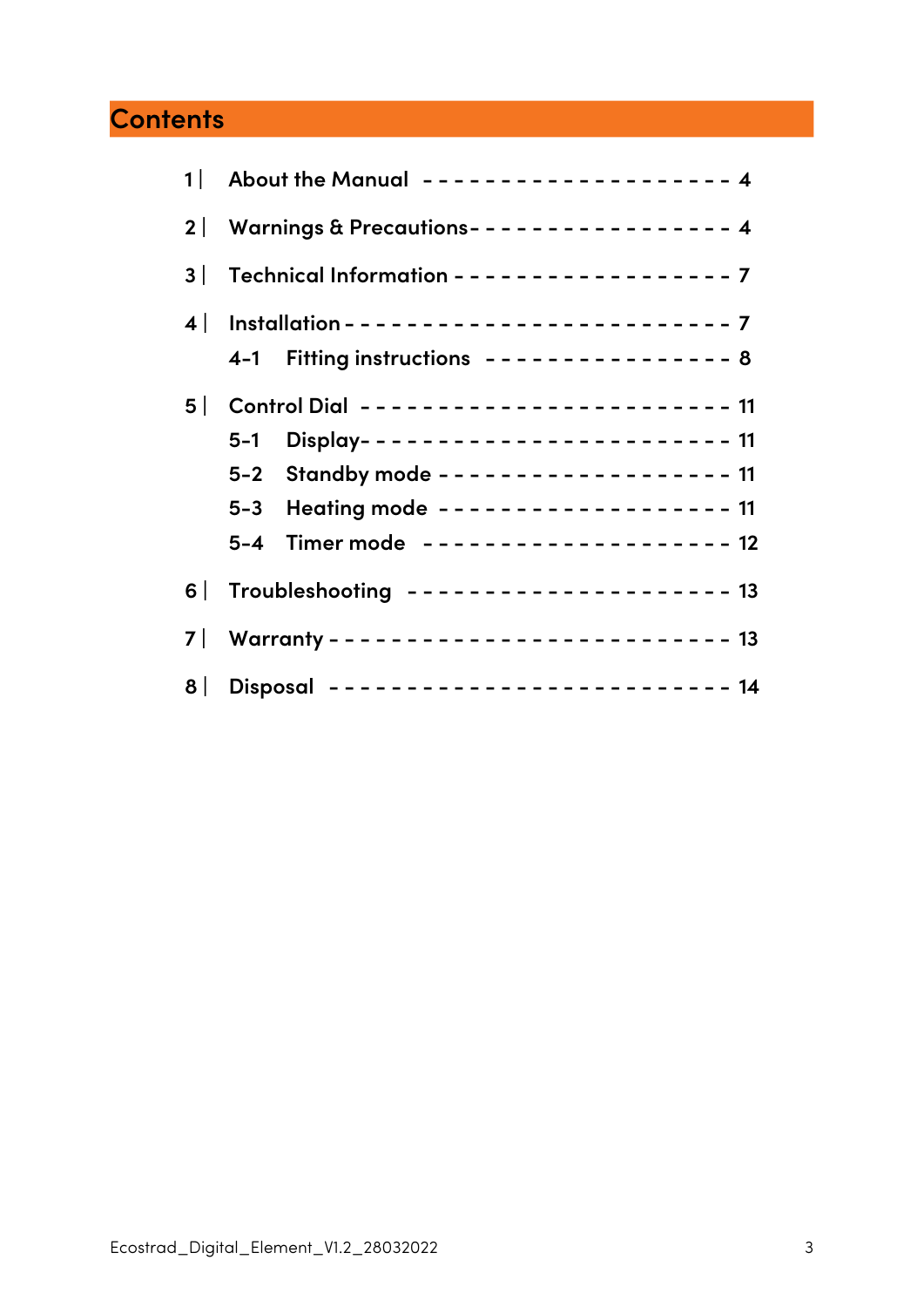# <span id="page-3-0"></span> **1 | About the Manual**

This manual describes the Ecostrad Digital Heating Element and details how to install and use the product. It is important to thoroughly review this manual before using the product. Ecostrad declines all responsibility for any operations effected on the appliance without respecting the instructions reported in this manual.

For additional information regarding any aspect of the Ecostrad Digital Heating Element, contact:

#### Ecostrad Ltd.

Firecrest House Lingerfield Business Park Market Flat Lane Knaresborough North Yorkshire HG5 9JA

Tel: 0330 880 7005 Email: customersupport@ecostrad.com https://ecostrad.com/

### <span id="page-3-1"></span> **2 | Warnings & Precautions**

Read this manual carefully before using or installing the heating element. Always store the manual in the immediate vicinity of the element or its site of use.

#### Read all safety warnings and all instructions.

Failure to follow the warnings and instructions may result in electric shock, fire, serious injury, or all of the above. Save all warnings and instructions for future reference.

NOTE - This element cannot be used as part of a central heating system or in a dual source towel rail. The electric towel rail must be powered by the heating element only.



#### **Warning**

Children of less than 3 years should be kept away unless continuously supervised. Children aged from 3 years and less than 8 years shall only switch on/off the appliance provided that it has been placed or installed in its intended normal operating position and they have been given supervision or instruction concerning use of the appliance in a safe way and understand the hazards involved. Children aged from 3 years and less than 8 years shall not plug in, regulate, or clean the appliance, or perform maintenance.



#### **Warning**

In order to avoid a hazard due to inadvertent re-setting of the thermal cut-out, this appliance must not be supplied through an external switching device, such as a timer, or connected to a circuit that is regularly switched on and off by the utility.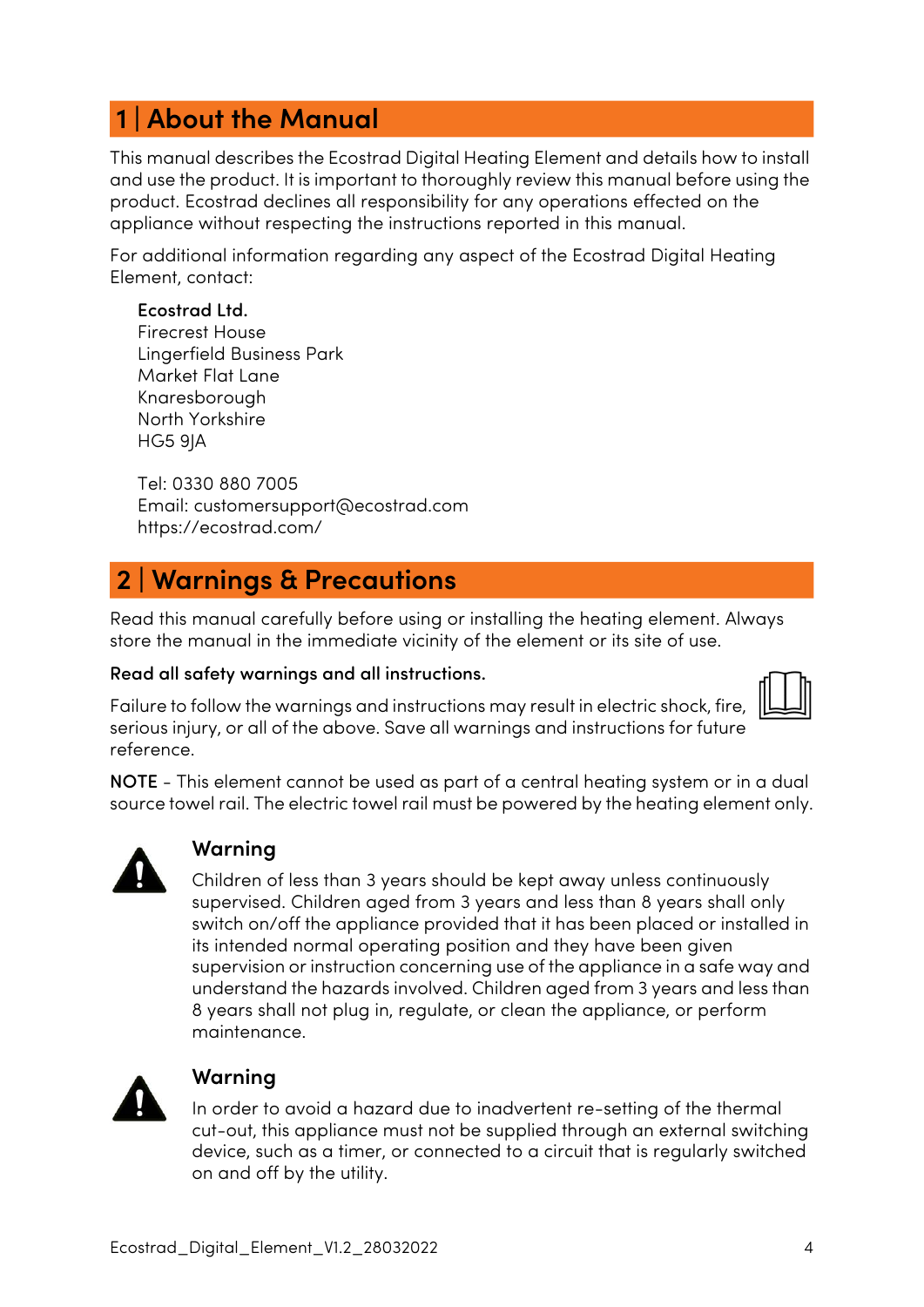

#### **Warning**

Some parts of this product can become very hot and cause burns. Do not touch the surface when in operation. Do not install close to curtains or other combustible materials. Particular attention should be given where children and vulnerable adults are present.



#### **Warning**

Do not use the device in enclosed spaces if persons are present who cannot leave the room independently and are not under constant supervision.

- Fluid-filled towel rails for space heating and towel drying are the only suitable appliances in which to install the element.
- The element must NEVER be used unless it has been professionally installed inside a towel rail filled with fluid to the correct level. The element will cease functioning within 5 seconds if it is not fully submerged in a suitable fluid during operation.
- The element is designed for use in vertical towel rails. Use in horizontal towel rails is not recommended because the long horizontal bars can impede heat circulation.
- It is imperative that the towel rail intended for use with the heating element has the correct volume of fluid. The recommend quantity of fluid with the towel rail is 90% of the unit's total volume. If you are installing the element in towel rail that has been pre-filled for use with this element, do not allow fluid to escape when the element is fitted. In the case of loss of heating fluid, contact your supplier.
- This device is intended for home use only.
- The element must be installed by a licensed electrician in accordance with current IEE wiring regulations.
- The element must be connected to a 220-240 Volt AC mains power supply via a fused spur cable outlet, and must be earthed.
- The element is a Class I unit and therefore must always be earthed.
- Ensure the element's power cord does not touch the hot parts of the device or the towel rail.
- Do not use the device if you detect damage to the mains plug or power cable. If the supply cord is damaged, it must be replaced by the manufacturer, its service agent or similarly qualified persons to avoid a hazard. All repairs and servicing must be carried out by a qualified person.
- The towel rail in which the element is installed must be permanently fixed to the wall. Do not fit the towel rail below or in front of an electric socket.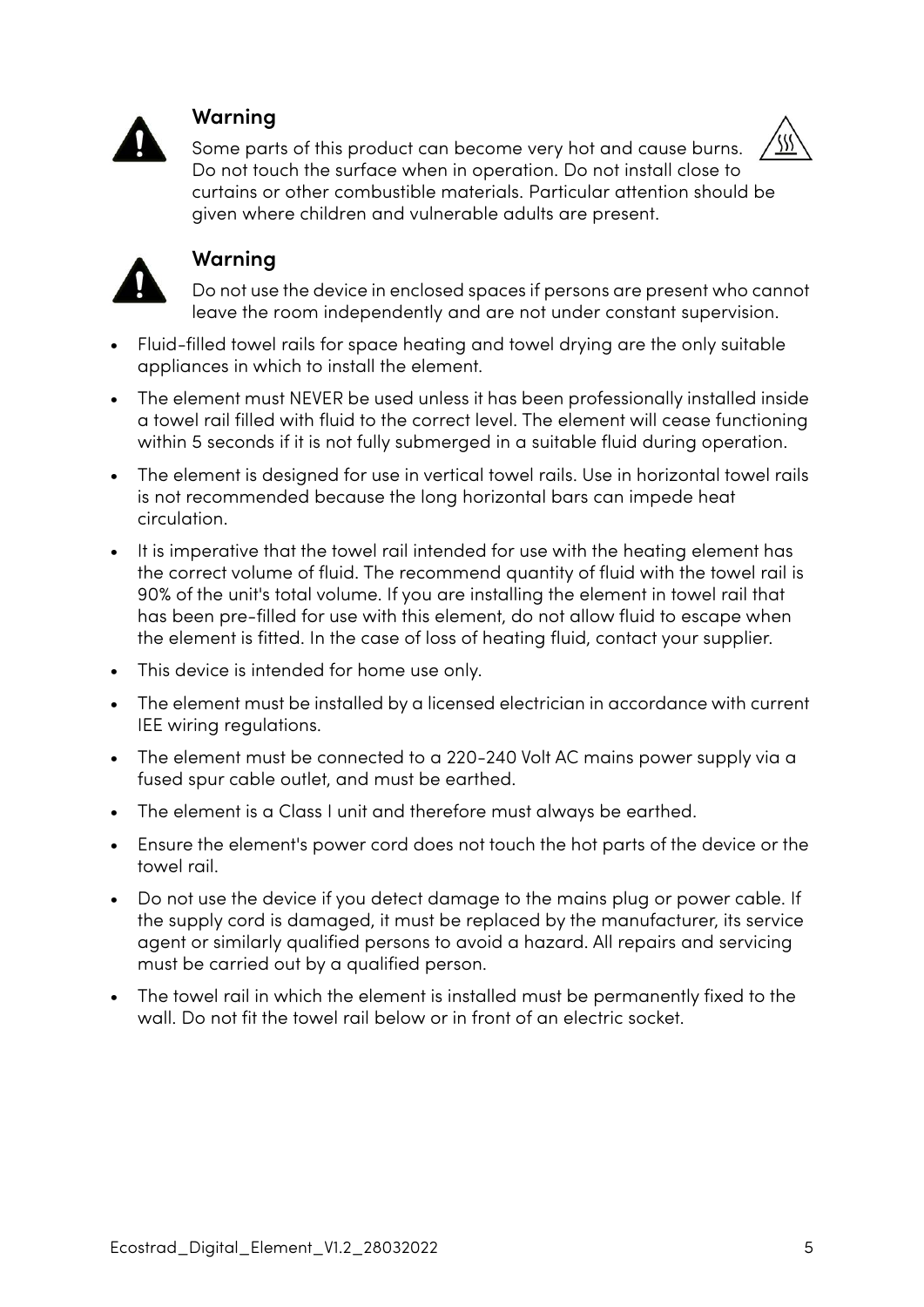• The element can be installed in bathrooms in Zone 1, as defined by applicable law, subject to any additional regulations concerning electrical installations in wet areas, as shown in [Figure 1](#page-5-0).



<span id="page-5-0"></span>Figure 1 | Bathroom installation zones

- The element must be placed where the switches and controllers cannot be touched by a person in a bathtub or shower.
- The element must be disconnected from the mains during cleaning and maintenance.
- Never attempt to disconnect the control head from the heating element. The product is an integrated unit that has been factory sealed.
- Do not open the casing of the element any interference with internal components will invalidate the warranty.
- Towel rails fitted with the element can be very hot and can cause burns. Pay special attention when used in the presence of children or people with disabilities.
- If the towel rail is used to dry clothing or towels, ensure the fabrics have only been washed in water, to prevent the device coming into contact with harsh chemicals.
- Do not allow children to play with the element. This appliance is not a toy.
- The unit is not to be used by persons (including children) with reduced physical, sensory or mental capabilities. Such persons may only use the device if they are supervised by a responsible person.
- For the safety of very small children, install the towel rail so that the lowest rail is at least 60cm above the floor.
- Ensure the heating element control head is not exposed to leaking water.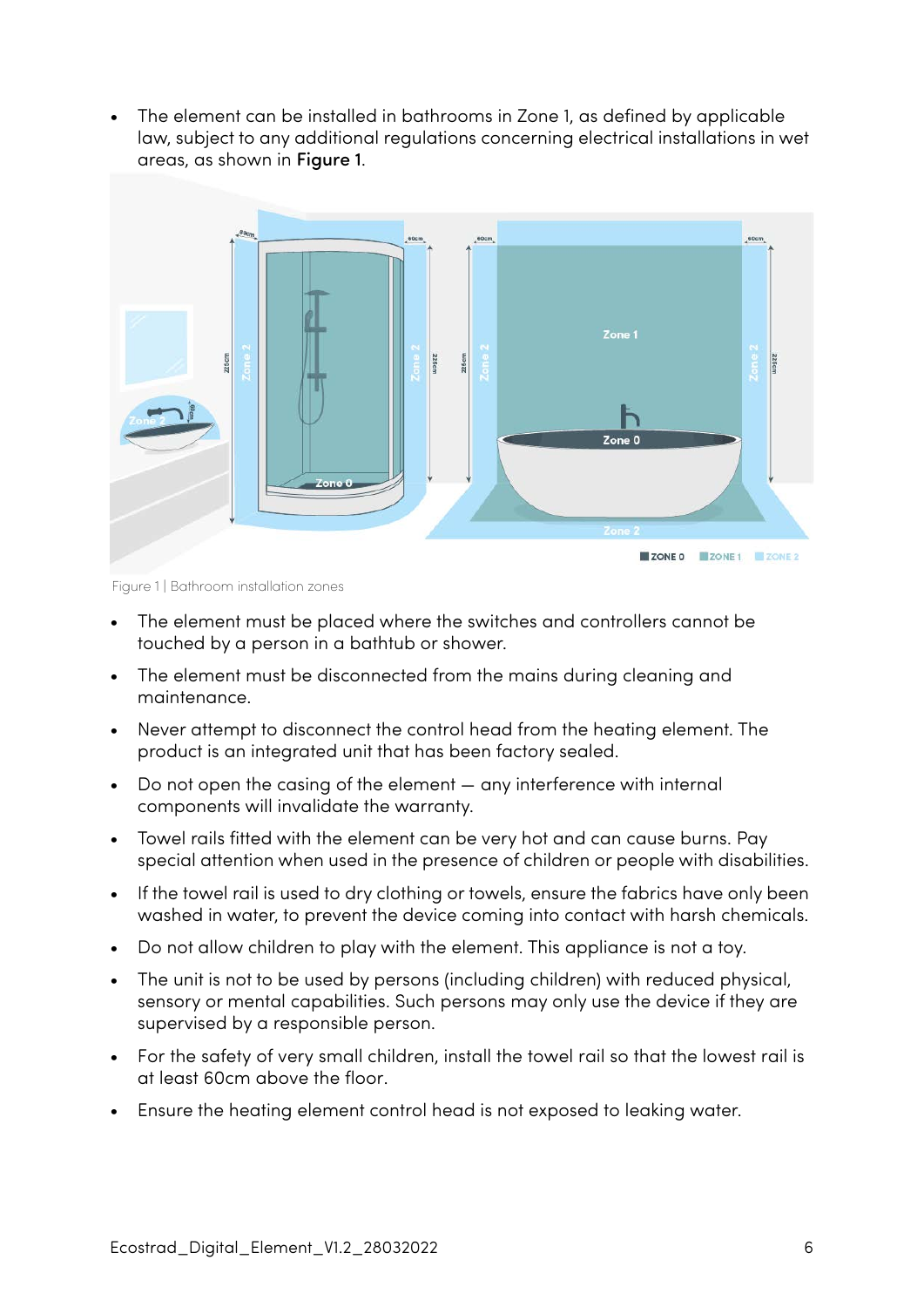### <span id="page-6-0"></span> **3 | Technical Information**

| Voltage                  | 230V AC / 50Hz                                                                                                                                                                                   |  |
|--------------------------|--------------------------------------------------------------------------------------------------------------------------------------------------------------------------------------------------|--|
| Wattage                  | 200-1000W                                                                                                                                                                                        |  |
| Room temperature setting | $10 - 35 °C$                                                                                                                                                                                     |  |
| <b>IP Rating</b>         | <b>IP44</b>                                                                                                                                                                                      |  |
| Appliance class          | Class I                                                                                                                                                                                          |  |
| Power cable length       | 1.5 <sub>m</sub>                                                                                                                                                                                 |  |
| Thread size              | $G\frac{1}{2}$ "                                                                                                                                                                                 |  |
| Certification            | These products are in<br>compliance with 2014/30/EU<br><b>Electromagnetic Compatibility</b><br>Directive and 014/35/EU Low<br>Voltage Directive.<br>These products carry CE mark<br>accordingly. |  |

Table 1 | Specifications

### <span id="page-6-1"></span> **4 | Installation**

These are general-purpose instructions for fitting your element into a suitable towel rail. Always check with the towel rail manufacturer to ensure the product is suitable for use with the element, and follow any additional installation guidance provided with the unit. Installation must be completed by a qualified electrician. Do not attempt installation DIY.

WARNING – Do not attempt to operate the element before it has been installed in a fluid-filled towel rail. Switching on the element in an empty towel rail or in open air will cause the element to cease functioning.

WARNING – Do not attempt to install the heating element whilst it is connected to electricity. Disconnect device from mains prior to installation.

WARNING – Please take every precaution when filling the towel rail or fitting the element in order to avoid being burnt by hot liquid.

WARNING – Remove the protective coating on the plastic enclosure before use.

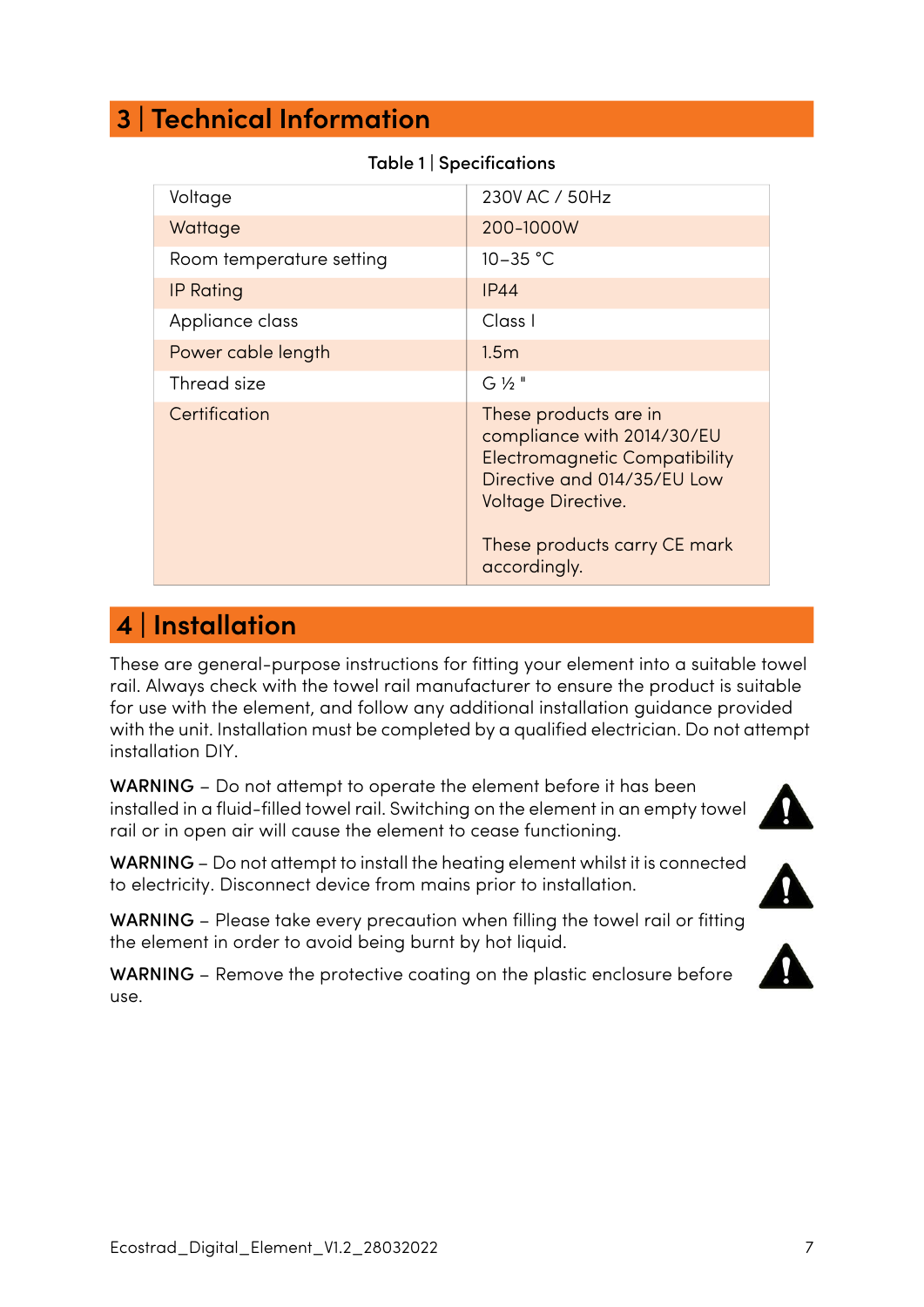#### <span id="page-7-0"></span>**4-1 | Fitting instructions**



Figure 2 | Ecostrad Digital components

If you have purchased a pre-filled towel rail with the element already installed, skip to step 7 below.

1. Read all safety instructions and warnings stated in the preceding section of this manual. Failing to follow these instructions can cause damage to life or property.



2. Identify the inlet where the element will be fitted in the towel rail. The element is fitted vertically, in the bottom left or right vertical strut. Never fit the element at the top of a towel rail or in horizontal towel rails (see [Figure 3](#page-7-1)).



<span id="page-7-1"></span>Figure 3 | Correct and incorrect installation positions of the element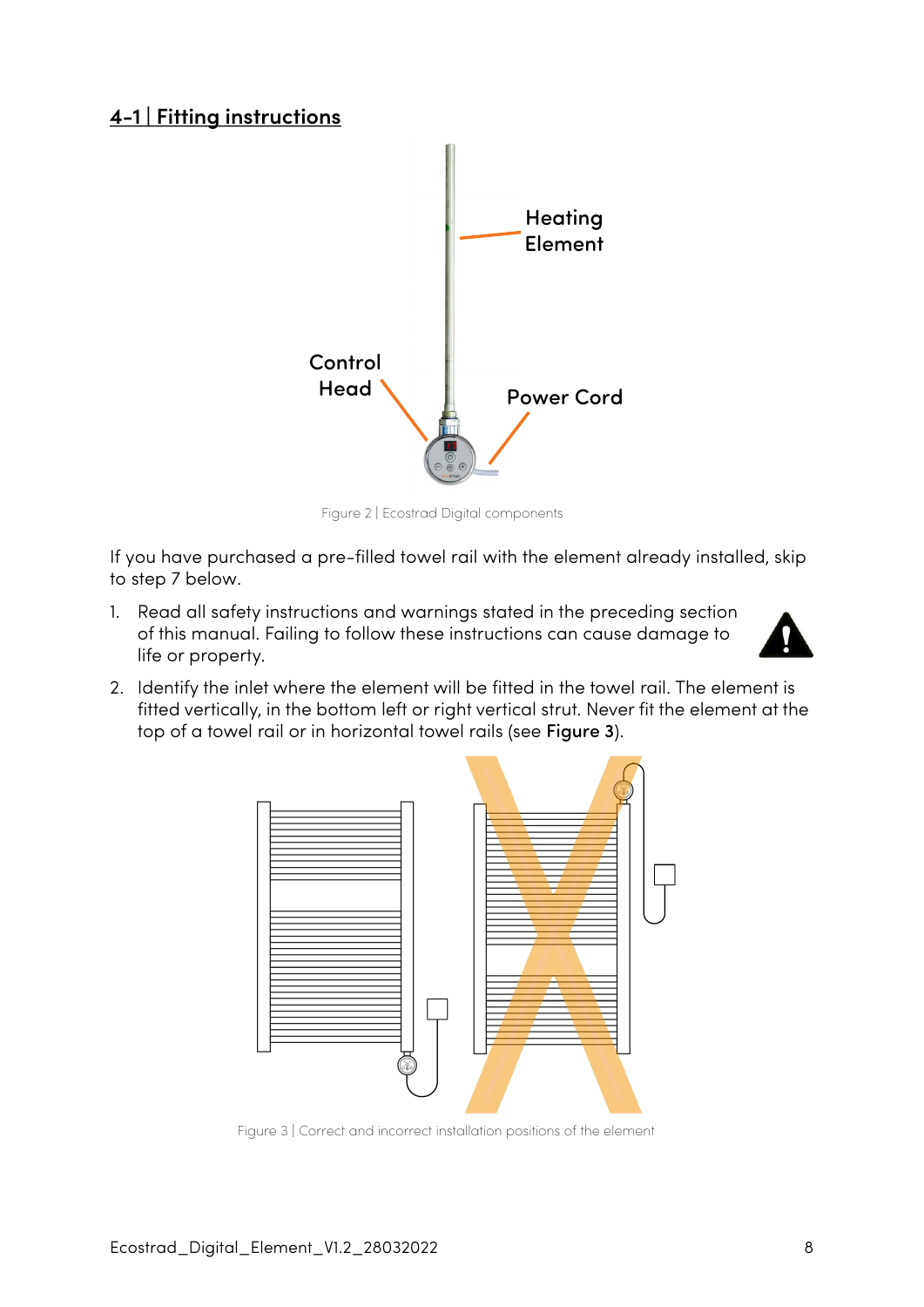3. Tilt the towel rail until the fitting location is at the highest point, as shown in [Figure](#page-8-0)  [4](#page-8-0). This prevents any fluid escaping if your towel rail is pre-filled.



<span id="page-8-0"></span>Figure 4 | Inlet tilted to its highest point before opening...

- 4. Slowly, so as not to displace any fluid, remove the cap from the inlet and push the heating element into the towel rail.
- 5. Tighten the element at the main nut, using a size 26 spanner ([Figure 5](#page-8-1), right).

Ensure the connection between the towel rail and the heating element is tight and there is a firm seal. This prevents leakage after installation.

WARNING – Never attempt to tighten the element by twisting the control head or product housing by hand. Always use the correct tools as directed in the instructions.

<span id="page-8-1"></span>

Figure 5 | Tighten element at main nut

6. If the towel rail has been pre-filled by the manufacturer, skip to the next step. Do not tamper with the heating medium in pre-filled towel rails.

If the towel rail is yet to be filled, tilt the towel rail so the next free filling cap is at the highest point. Ensure the towel rail is not resting on the heating element controller, power cable or any other parts of the connection. Remove the cap and fill the towel rail to 90% of its volume with a suitable heating medium ([Figure 6](#page-9-0) & [Figure 7](#page-9-1)). This should be a glycol-based formulation approved by the towel rail manufacturer. Replace cap when done.

NOTE — It is critical that the correct volume of heating medium is used. Underfilling the towel rail will impede circulation and prevent the unit from heating up. Overfilling the towel rail can cause a dangerous build up of pressure as the fluid heats up. A suitable air cushion must be maintained. Calculating the volume of heating medium is a job for a professional electrician or heating engineer and should not be attempted DIY.

If unsure, use the element only with a pre-filled towel rail.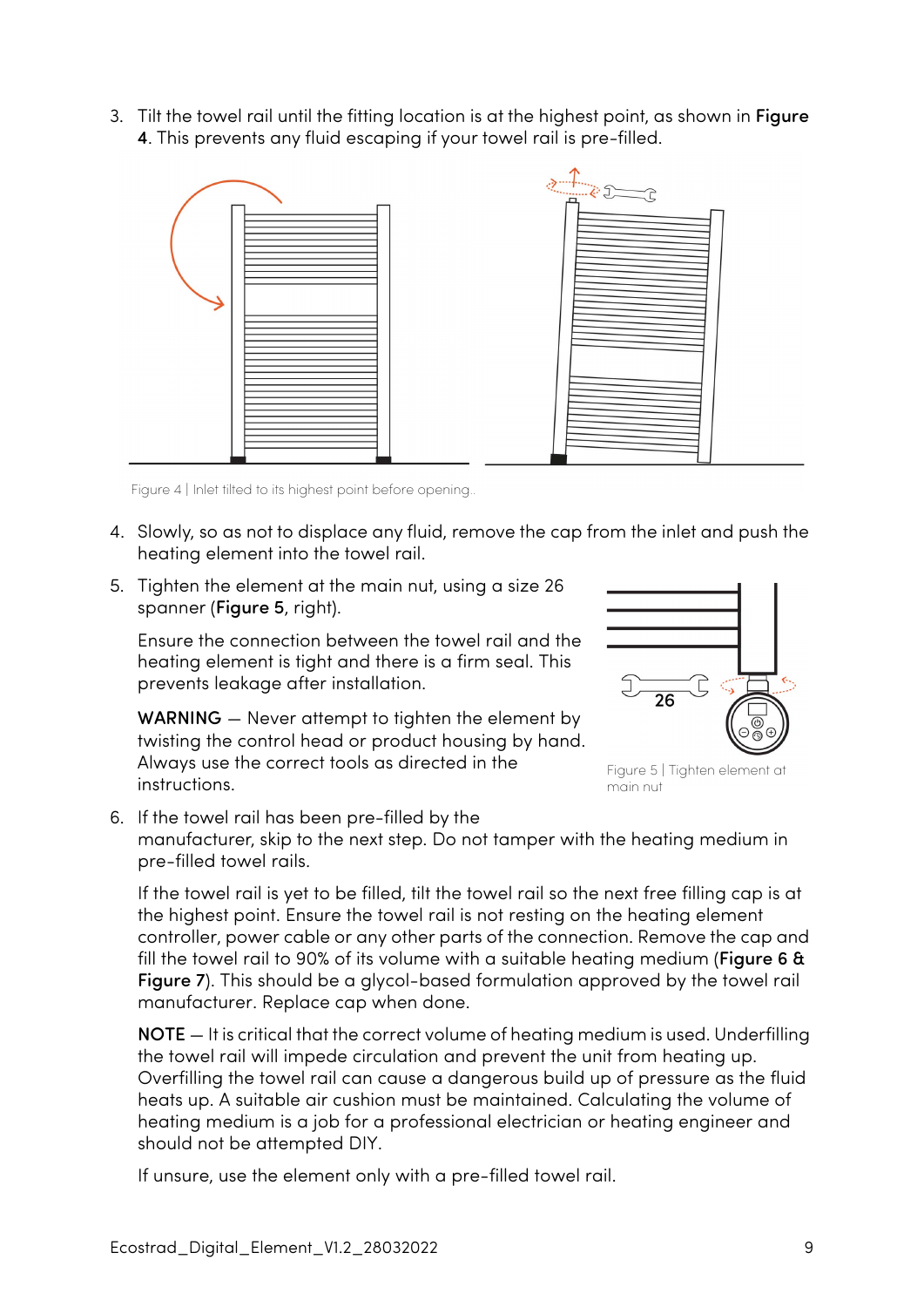

<span id="page-9-0"></span>Figure 6 | Removing towel rail cap and using funnel to fill



<span id="page-9-1"></span>Figure 7 | Air cushion requirement

- 7. Rotate the towel rail to its correct orientation and hang on the wall, according to the instructions provided with the unit.
- 8. Connect the element electrics to the power supply. The element should be hardwired to a fused spur. This is a task for a qualified electrician and should not be attempted DIY. Risk of electric shock.

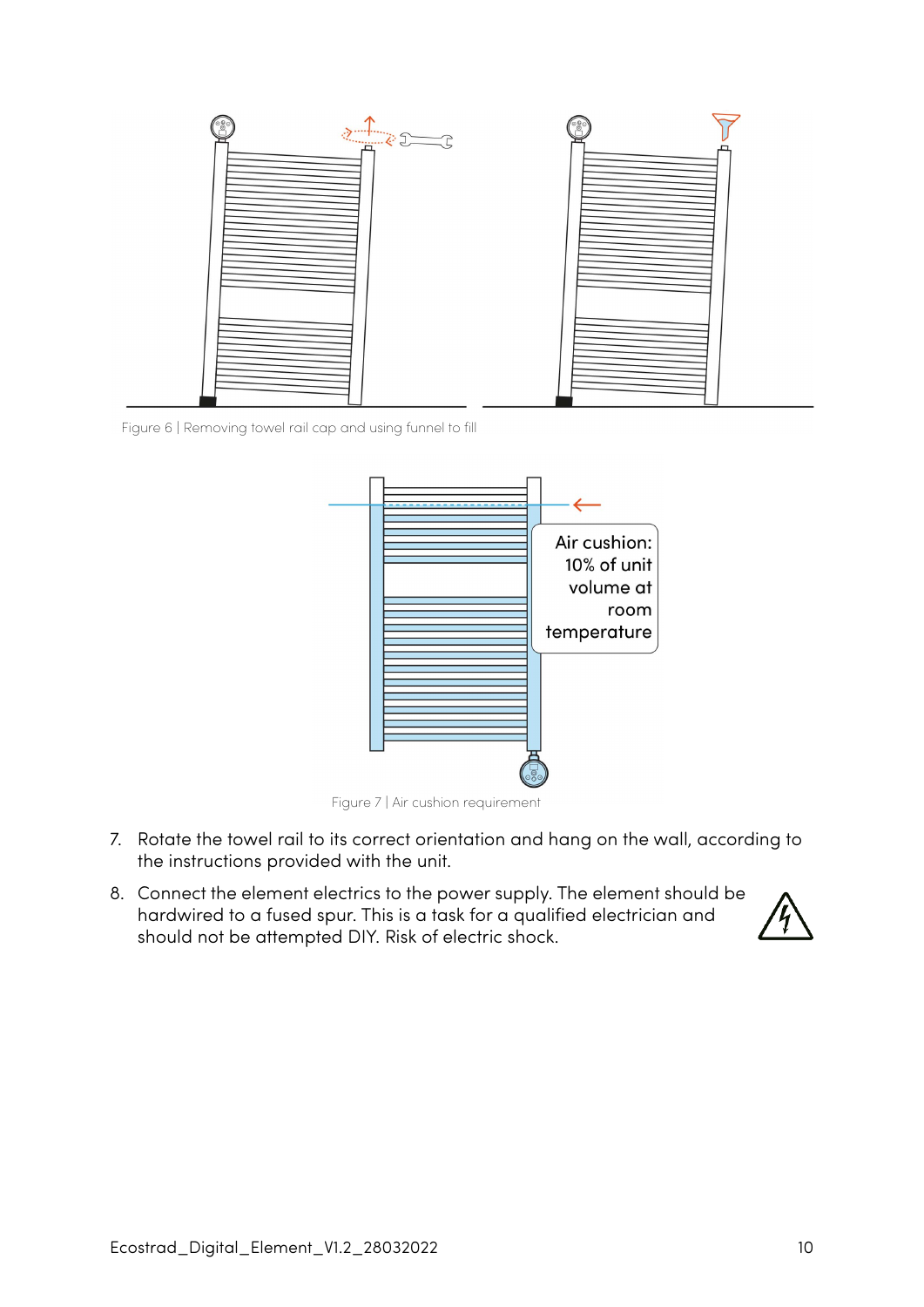# <span id="page-10-0"></span> **5 | Control Dial**

### <span id="page-10-1"></span>**5-1 | Display**



Figure 8 | Control dial display

When the Digital is first turned on after being disconnected from the mains, the screen will show a countdown from 3 before entering standby mode.

### <span id="page-10-2"></span>**5-2 | Standby mode**

In standby mode the element does not heat. You can use the

 $\bullet$  button to switch between standby and on. When the element is in standby, the screen will show "--".

### <span id="page-10-3"></span>**5-3 | Heating mode**



Press the  $\circledcirc$  button to switch the element on. The element will show the set temperature. After a few seconds the element will switch to showing the current room temperature.

Use  $\Box$  and  $\Box$  to decrease and increase the set temperature between 10 and 35 °C. After the set temperature is selected, the element will again resume showing the current room temperature. If the room temperature is lower than the set temperature, the element will begin heating.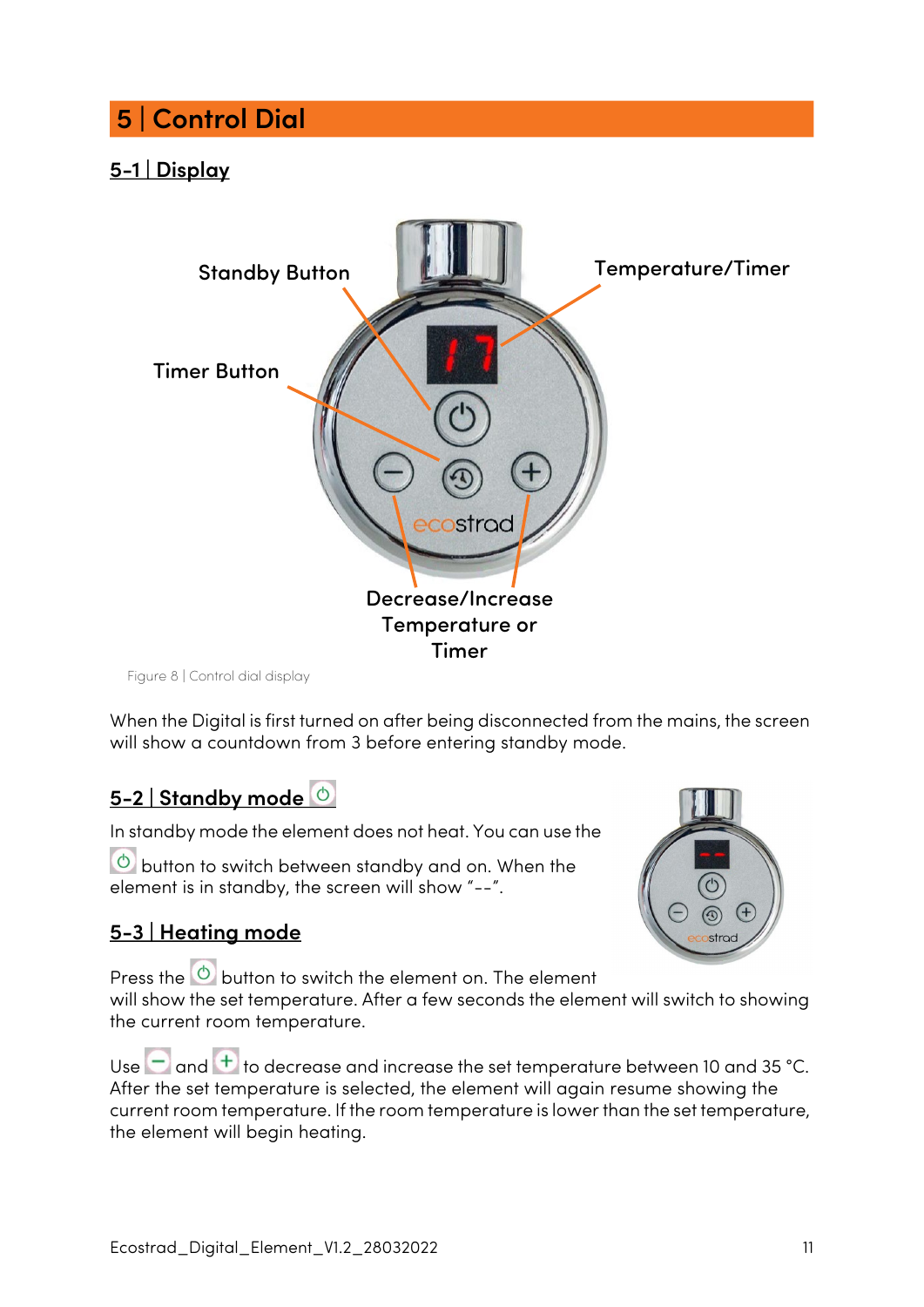The time it takes for the room to reach the set temperature depends on many factors, including the size of the room and the power of the heating element.

### <span id="page-11-0"></span>**5-4 | Timer mode**

When the timer is set, the element will heat to the set room temperature for the time period selected. When the period ends, the element will switch to standby mode and cease heating.

When the timer is running, the element displays a small flashing light between the numbers of the room temperature. Set timer range is 0 - 5 hours, in steps of one hour, and can be adjusted as below:

- 1. Press the  $\bigcirc$  button. The display will show the number of set hours for the timer.
- 2. Repeatedly press the  $\bullet$  button to increase the timer period.

If you need to cancel the timer, press  $\circledcirc$  until the display shows "0". The element will resume heating to the set temperature indefinitely.



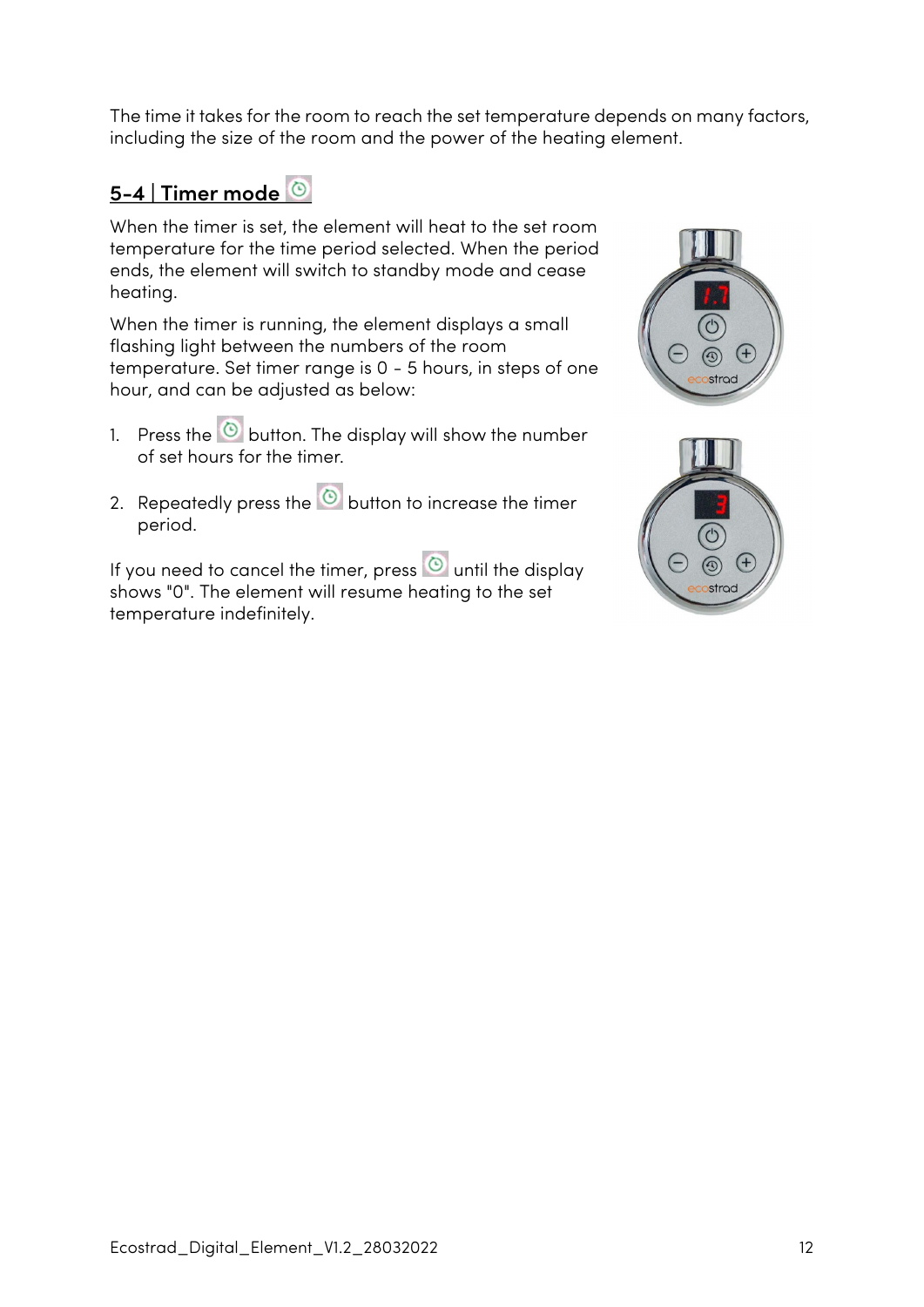## <span id="page-12-0"></span> **6 | Troubleshooting**

| <b>Error Code</b> | <b>Possible Cause</b>                                                                                                                                                                                                                                                                               | Action to take                                                                                                                                                                                  |
|-------------------|-----------------------------------------------------------------------------------------------------------------------------------------------------------------------------------------------------------------------------------------------------------------------------------------------------|-------------------------------------------------------------------------------------------------------------------------------------------------------------------------------------------------|
| E01               | This might be caused by:<br>Heating sensor cable<br>$\bullet$<br>might be disconnected.                                                                                                                                                                                                             | The product should be<br>reset. Cut power to the<br>device then restore.                                                                                                                        |
|                   | Heating probe might<br>be damaged.                                                                                                                                                                                                                                                                  | If the fault continues,<br>disconnect the product                                                                                                                                               |
|                   | Heating element might<br>be damaged.                                                                                                                                                                                                                                                                | and contact Ecostrad by<br>the contact details in<br>section 1                                                                                                                                  |
| E02               | This code shows that the<br>device has detected an<br>overheat state and has cut<br>power. This might be<br>because:<br>Electronic control unit<br>might be damaged.<br>Heating element might<br>be damaged.<br>Voltage change in the<br>electric supply system<br>might have affected the<br>unit. | The product should be<br>reset. Cut power to the<br>device then restore.<br>If the fault continues<br>disconnect the product<br>and contact Ecostrad by<br>the contact details in<br>section 1. |

### <span id="page-12-1"></span> **7 | Warranty**

The Ecostrad Digital element carries a 2-year guarantee. Within the stated period, starting from the date the customer receives their unit, Ecostrad guarantee to repair or replace the unit where a fault is due to defects in materials or manufacturing.

The warranty does not cover any defect arising from damage, negligence, usage outside the product's intended purpose or fair wear and tear. The warranty is only valid when the unit has been used at the specified supply voltage, and in accordance with all conditions specified in this manual. The warranty will be void if the element has been tampered with or opened in any way; if it has been used in open air, or in an unsuitable vessel; or if the ratings label has been removed.

The warranty does not cover failures and faults due to force majeure, accidental damage, mishandling, external impact, chemical agents or atmospheric phenomena, incorrect use of the device, the purchaser's faulty electrical installations, transporting the device or problems caused by the device being handled by persons not authorised by Ecostrad. The element is not a DIY product; an invoice may be required to confirm installation was carried out by a qualified professional. Ecostrad cannot accept responsibility for damage, loss or injury caused by incorrect installation, maintenance, cleaning or covering the device.